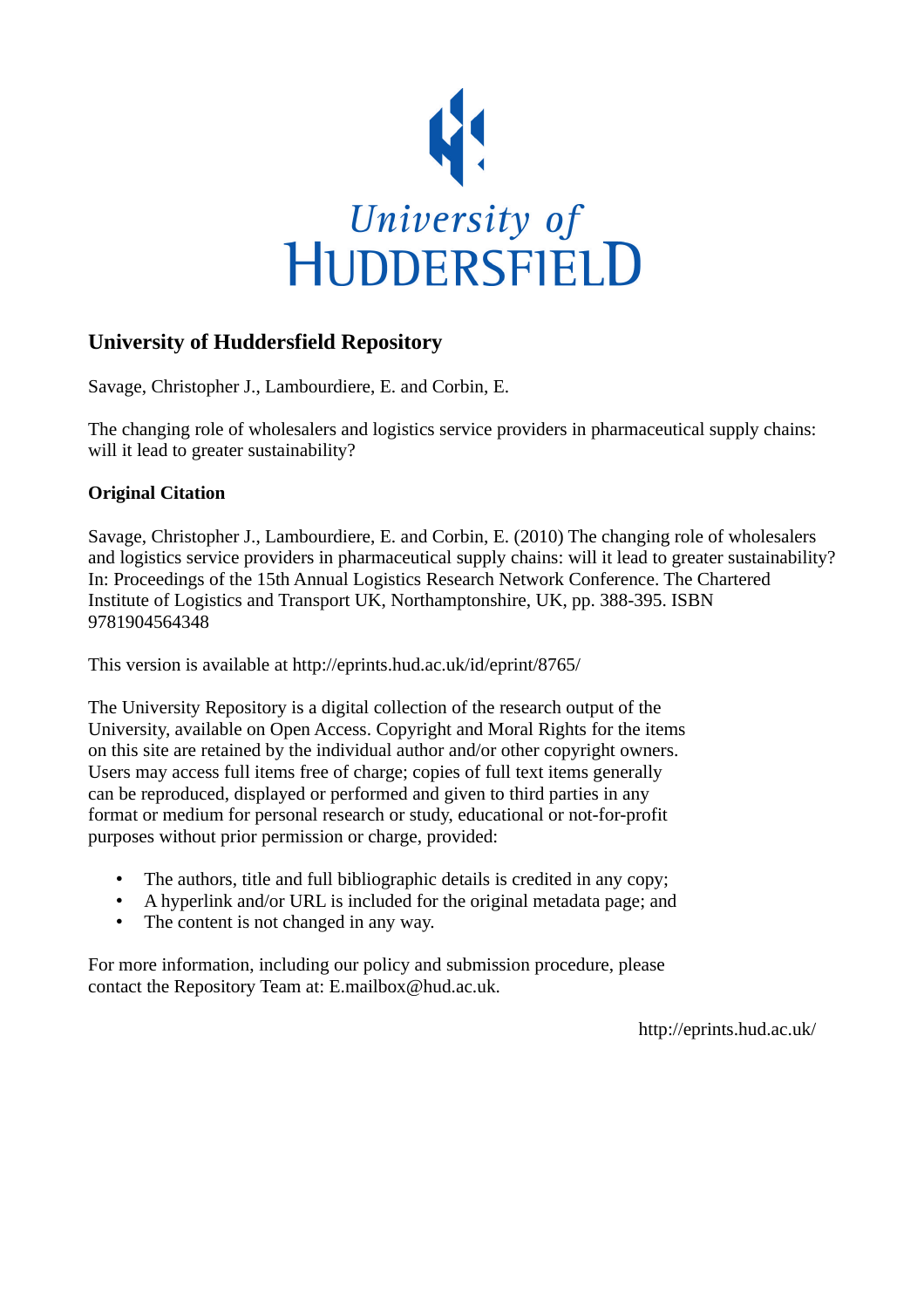# **THE CHANGING ROLE OF WHOLESALERS AND LOGISTICS SERVICE PROVIDERS IN PHARMACEUTICAL SUPPLY CHAINS: WILL IT LEAD TO GREATER SUSTAINABILITY?**

# *E. Lambourdière<sup>1</sup> , E. Corbin<sup>2</sup> and C. Savage<sup>3</sup> ,*

*1&2Department of Transportation and Supply Chain Management, Institute of Technology, University of French West Indies.*

*<sup>3</sup> Division of Transport and Logistics, University of Huddersfield*.

# **Introduction**

For many years, drug distribution management in the UK and in the USA has been characterised by business and adversarial relationships (Whewell, 2010). The introduction of sustainable business processes in the pharmaceutical supply chain is very recent. Logistics strategies developed by wholesalers and those applied by logistics service providers in response to or in collaboration with manufacturers have been identified (Corbin, 2009). The features of these operators that are now competing to establish collaborative relationships with manufacturers and retailers have been evaluated to try to determine whether the concepts can help a more sustainable supply chain to evolve.

### **Research areas**

Many types of collaborative logistics strategies have been studied in other sectors of activity; however due to the traditional culture of privacy of the pharmaceutical supply chain, some may not have been explored yet (Savage et al, 2006). This paper presents a preliminary attempt to highlight, from a comparative perspective, the business processes in the domain of the strategic logistics management of drug supply.

### **Methodology**

Supply chain management has been defined by Handfield and Nichols (2002, p. 8) as "the integration and the management of supply chain organizations and activities through cooperative organizational relationships, effective business processes, and high level of information sharing to create high performance value systems that provide member organisations a sustainable competitive advantage". The aim is to explore a selected field of study within supply chain management, namely the sustainable management of supply chains for pharmaceutical products. Previous research led to the adoption of a flexible "exploratory" method of data collection. Unlike the methods and confirmatory tests used by the researcher to challenge an existing theory, exploratory research methods allow one to reveal or develop a theory from a field (Rispal Hlady, 2002). The use of qualitative methods within qualitative research provides valuable results as their effectiveness in the context of exploratory research is high (Charreire and Durieux, 2003). The approach was to look at pharmaceutical supply chains from the context of sustainable logistics relationships, i.e. the examining the emergence of strategic alliances within such relationships.

Within this context, the research has been carried out in both the U.S.A. and the U.K. studying relationships between wholesale distributors and logistics providers with their customers on one hand and manufacturers on the other. The project seeks to examine the statements of companies that manage logistics operations to evaluate elements of supply chain management practices that, according to literature, are likely to encourage sustainable supply chains to develop. The latter is characterized by logistics relationships that are longer lasting and therefore are quite different from the typical transactional "arm's length" relationships that are common and well established in supply chains for pharmaceutical products in both countries under study (Whewell, 2010). Interviews were conducted with two wholesale distributors and two logistics service providers in these two countries.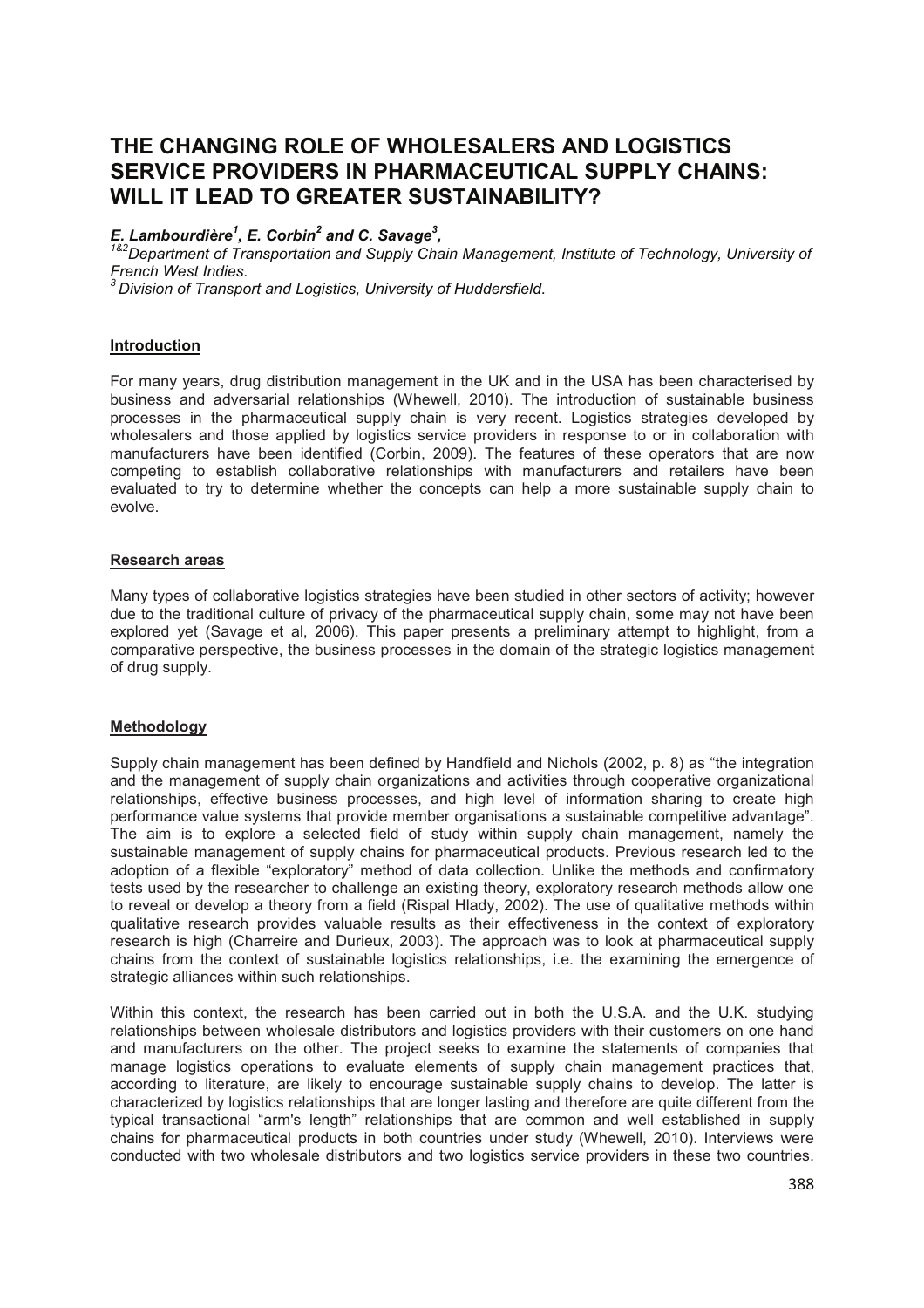Further data was obtained based on the study of a document base (current documents, reports, corporate, meeting reports, case studies and websites of companies that have been studied) in which the logistics relationships between wholesale distributors and manufacturers are amply demonstrated. Analysis of data collected was then structured around the content analysis technique, using NVivo 8 software, proposed by Rispal-Hlady (2002) for carrying out this type of research. This software, allows data hidden in the transcripts of semi-structured interviews to be decoded by analysing descriptive words, phrases, and etc.

| Fundamental elements of buyer-supplier        | Descriptive words                                                    |
|-----------------------------------------------|----------------------------------------------------------------------|
| relationships in a supply chain management    |                                                                      |
|                                               |                                                                      |
| perspective                                   |                                                                      |
|                                               | Trust, confidence, autonomy, initiative, proactive action, sharing,  |
| Confidence                                    | strategic management, loyalty, commitment, transparency,             |
| Engagement with other links in the global     | Dedication, engagement, sharing, mutual planning, common             |
| supply chain                                  | projects, improvement, shared goals,                                 |
| Investments dedicated to integrated           | Interface, information systems, transversal, logistics capability,   |
| management of the global supply chain         | logistics infrastructure,                                            |
| Information exchange between links of the     | Communication, integration of information systems,                   |
| global supply chain                           |                                                                      |
| Cooperation between links of the global       | Cooperation, collaboration, integration, alliance, partnership, long |
| supply chain                                  | term relationship, collaborative efforts, process, integrated        |
|                                               | management, partnering,                                              |
| Sharing of risks and benefits among actors of | Risks sharing, benefit, payoff, reward                               |
| the global supply chain                       |                                                                      |

### Figure 1 : Descriptive words used in NVivo for finding occurrences of fundamental elements of SCM relationships

The classification for the analysis was based on that described by Lambert et al. (1996) to identify the level of development of logistics partnerships (logistics alliances Type I, Type II or Type III (see figure 2) in the drug supply chain. The analysis was conducted in a phased manner in order to reveal the stages in which supply chain management practice has developed between wholesale distributors, logistics providers, and manufacturers of medicines in the pharmaceutical supply chain.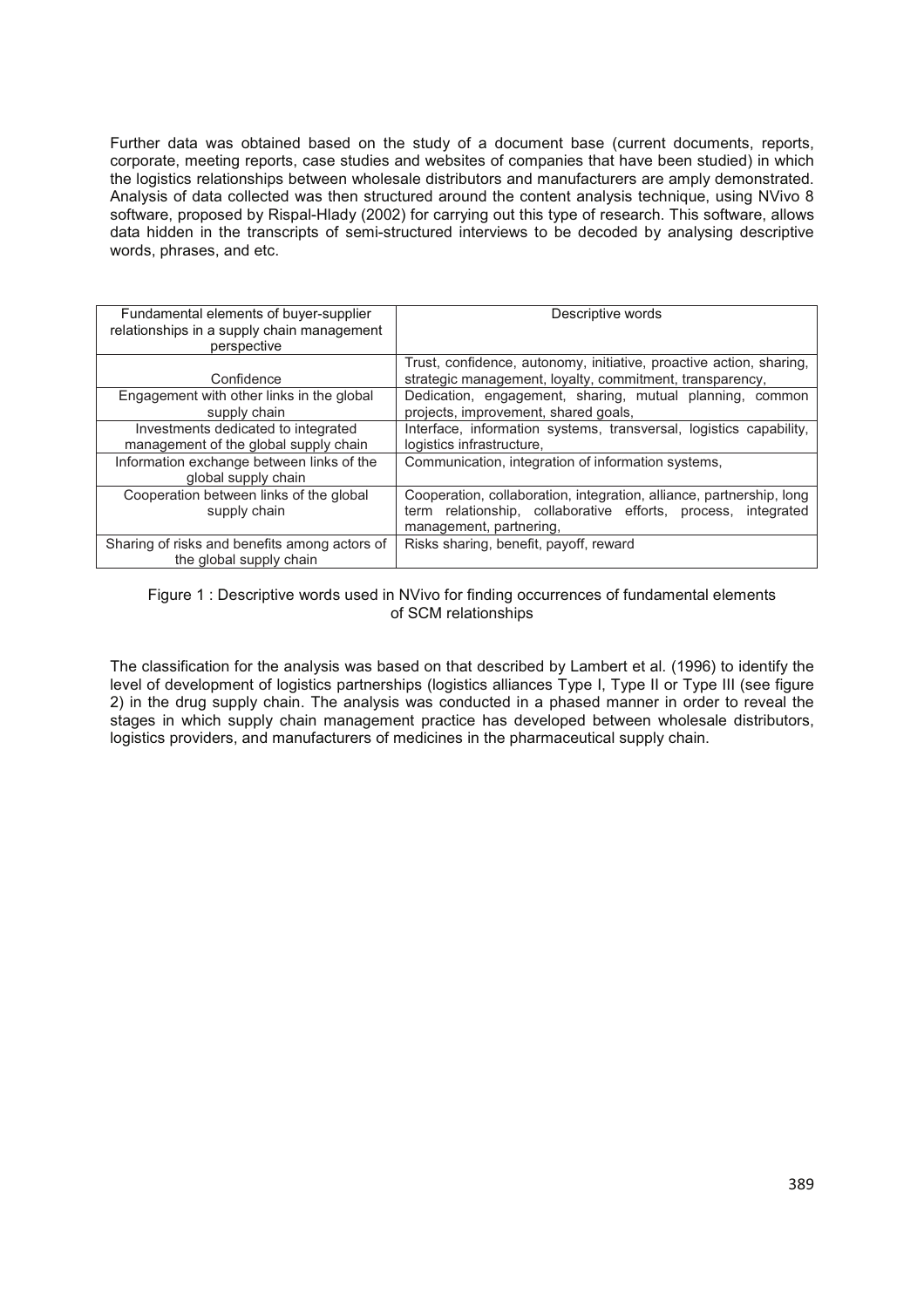

# **Results and discussion: The nature of alliances that develop logistics wholesale distributors and logistics service providers in the UK and the USA.**

### **In the United Kingdom.**

The wholesale distributors.

### *Wholesale Distributor C*.

The alliances that wholesale distributor C (WDC) develops with other members of the pharmaceutical supply chain are generally type II. In this type of alliance, wholesale distributor and its customers are committed for a medium or long period of time. The source of confidence is the competence of the wholesaler; clients who entrust the management of their physical flow of goods to WDC do so because they know that the company has the skills necessary to manage and control logistics flows and that it accepts responsibility for doing so. Confidence in the wholesaler's competence stems from their reputation and is enhanced by satisfactory experience, as well as by the certification (e.g. BSI, ISO) that they have been awarded. The wholesale distributor gives assessing the status of the relationship and integration of logistics information systems as a medium priority, which is sufficient to encourage their further development. Cooperation also appears to have only limited importance in the relationship between this wholesale distributor and its customers. Remuneration is fixed and usually specified in a contract.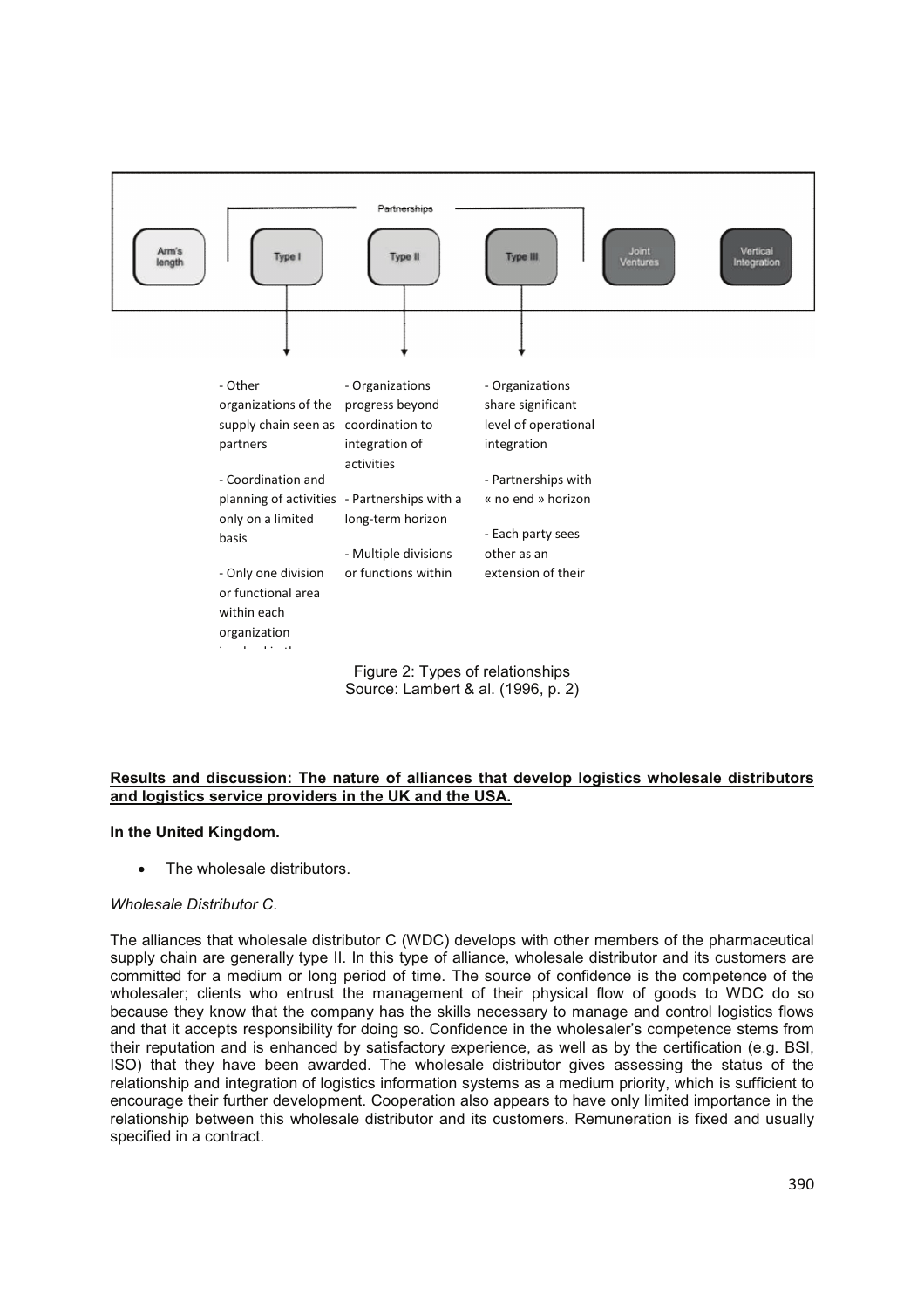## *Wholesale Distributor D.*

The wholesale distributor D (WDD) is more involved in type III logistics relationships. Here the collaborative practices are clearly present in the logistics relationships that exist between the wholesale distributor and its customers. The confidence level is very high, inspired by WDD's character it has evolved and been built through the skills they have developed. The volume of information flow between the wholesale distributor and its customer is significant and important. WDD places great emphasis on its ability to ensure confidentiality of data transmitted to it by its various customers. Participation in new product development is a major strategic focus of WDD who is actively involved in the process of creating new products for their customers and is therefore an important strategic partner for the manufacturers.

There are procedures for assessing the state of the relationship between logistics and wholesale customers. Informal meetings and the establishment of steering committees and other control mechanisms instituted by the wholesaler form a good measure of the evolution of the logistics alliance. This wholesaler is seeking to develop integrated information systems and share business information. Cooperation plays a very important part in the vocabulary of the company's business managers. Commitment to investment is very important for WDD.

The providers of logistics services.

# *The logistics service provider C.*

Content analysis revealed that the logistics relationships that develop between the logistics service provider C (LSPC) and drug manufacturers are type III. Logistical alliances set up by LSPC are very advanced. Further, cooperation between actors in the pharmaceutical supply chain and the provider of logistics services is accomplished demonstrating that a high level of trust and social exchange exists among them. LSPC has made investments dedicated to the efficient management of pharmaceutical supply chain flows. This includes building and operating a warehouse of 315,000 sq ft (around 45,000 pallets) dedicated to the logistics management of Janssen-Cilag, Roche and Boehringer Ingelgheim products. This warehouse, located in Cherwell Banbury, can be described as a true "logistics centre".

### *The logistics service provider D.*

The content analysis reveals that the relationships between the logistics service provider D (LSPD) and its customers are mainly type I, while still featuring some characteristics of type II. In this type of relationship, the role of trust is very limited. LSPD does not use a periodic assessment of the state of logistics relationships with its customers. The sharing of strategic information is not an important part of the collaboration established between the logistics provider and the manufacturers. The introduction of shared computer-integration is not part of the policy that LSPD deploys to improve the integration of activities and traffic flows in logistics interfaces. However, the content analysis reveals that the company makes significant investments in traceability to improve the tracing and tracking of the physical goods flow. The level of cooperation within the pharmaceutical products supply chain remains low, but some of the content analysis indicates a type II alliance suggesting that significant efforts are being made in the management of those supply chains.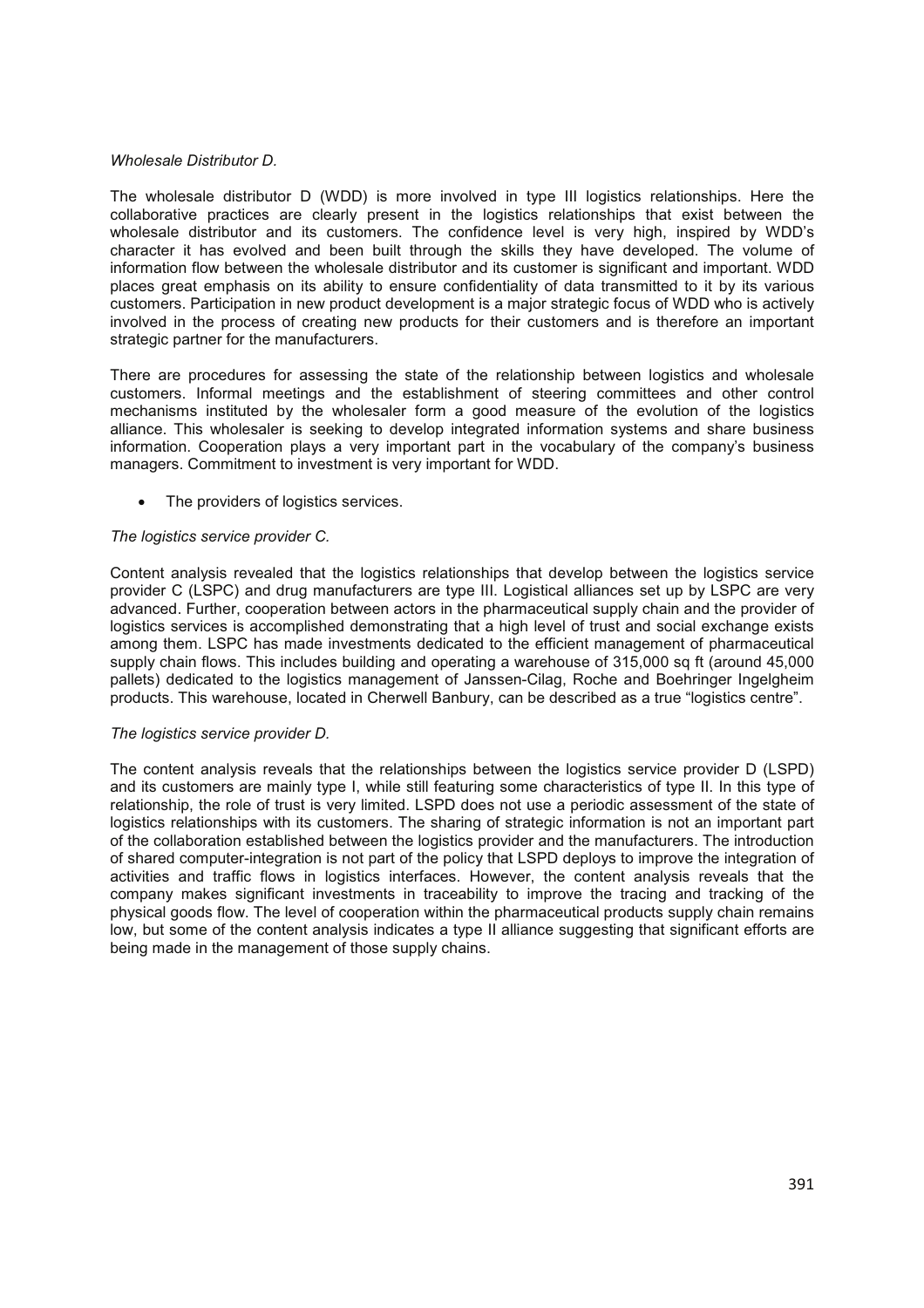# **In the USA.**

The wholesale distributors

# *Wholesale Distributor A.*

The alliance between the supply wholesale distributor A (WDA) and the pharmaceutical companies studied is type I. All the building blocks of the association show that logistics relationships are seen as being of little importance. The role of trust is limited. The factors that characterize most developing logistics alliances between WDA and drug manufacturers show a lack of information exchange and communication between the parties. The establishment of integrated computer technology or dedicating resources to management interfaces is not considered an important element in the alliance. The level of cooperation between WDA and laboratories is low. No course of collaborative management of logistic activities has been initiated between the actors. Finally, sharing risk and reward between WDA and pharmaceutical companies is not the subject of any agreement between the two parties.

WDA believes that drug manufacturers are completely independent from it, so the relationships developed with the pharmaceutical companies are very formal. The manager interviewed in WDA said that their company executives have no advanced knowledge of a new product or the timing of its release by the manufacturers other than what they learn through the press. They are unaware of their balance sheet. They do not know what compounds are being developed by laboratories. The logic of sharing risk and reward between WDA and other players in the supply chain is restricted by the desire for independence from the wholesale distributor fully engaged in type I relations. Moreover, officials of WDA consider information relating to the management and the destination of their flows to remain strictly confidential, especially since it is impossible to know the stock status of pharmaceutical manufacturers.

## *Wholesale distributor B*.

The logistics alliances developed between wholesale distributor B (WDB) and drug manufacturers seem to be of type III. Four of the fundamental elements of the relationship that typify a logistics partnership (namely the commitment, investment, cooperation and sharing of risks and gains) feature at a high level. Cooperation between WDB and laboratories is also very thorough. Steps towards collaborative management of logistics activities have been implemented. Finally, sharing risk and reward between WDB and pharmaceutical companies has been the subject of agreements between both parties.

Two indicators, however, do not reveal a type III logistics alliance. Rather, they reflect, according to the recommendations of Lambert et al. (1996), a logistics partnership of type II. Thus, the level of trust between the wholesaler and manufacturers is moderate. As for the exchange of information and communication between the parties, they display an average level. However, the participation of WGB in the design and development of new products and services developed by pharmaceutical companies is very high. The logistics partnership between the parties is based on its consistent commitment. Thus, WDB ensures that the material and human resources for the interface operations match the needs of pharmaceutical companies. It helps to improve the flow of production and better visibility of traffic on the entire supply chain. It makes up such information relating to claims and expectations of pharmacists on behalf of pharmaceutical. WDB can also react to ward off possible shortages and do so very quickly. Two variables, trust and information sharing, achieve only a moderate score, which is unusual, as when the logistics alliances are type III, these variables are normally high. This may be explained because pharmaceutical companies are very reluctant to pass strategic information to WDB.

• The logistics service providers.

### *Logistics service provider A*

Logistics service providers are increasingly inclined to enter the pharmaceutical supply chain in the United States. Among them, the logistics service provider A (LSPA) is certainly one that has deployed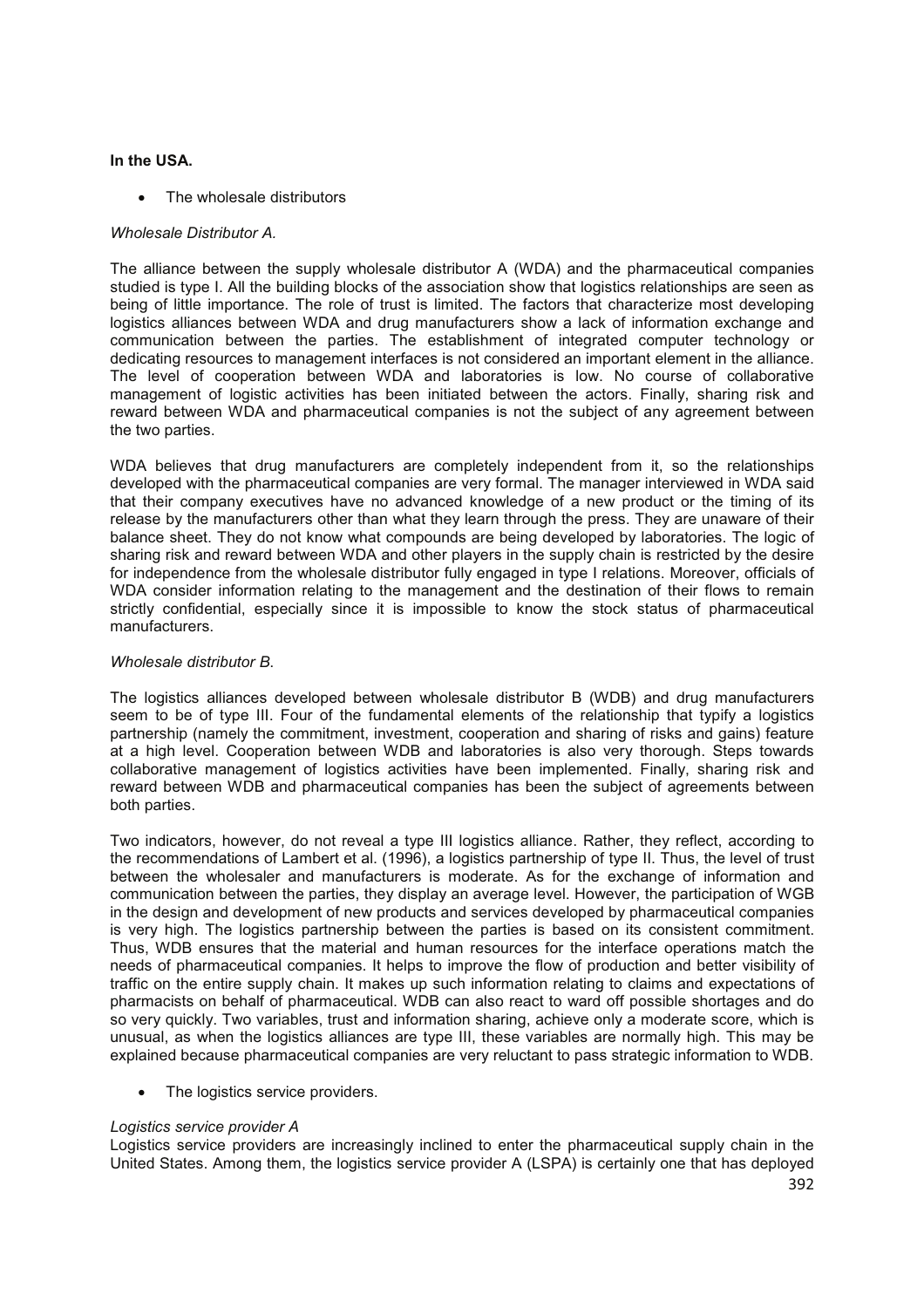the most aggressive strategies and achieved the greatest success in penetration (OTNs, 2006). The first phase of this strategy for integrating the drug supply chain by implementing rapid flow management was to provide drug manufacturers advice on organizing and controlling their flow. Today, the operations carried out by LSPA are much more extensive. Since 2004, LSPA has been responsible for managing the physical flow of drugs for more than half of pharmaceutical manufacturers in the United States (Gillis, 2004). To meet the new opportunities open to them, LSPA has set up its global network of distribution centres dedicated entirely to managing the flow of pharmaceuticals through North America. Thus one can find centres in Canada and Puerto Rico as well as in the USA. The entire control of the drug distribution supply chain for some manufacturers is outsourced by LSPA. The logistics service provider supports the flow velocity in the pharmaceutical supply chain dedicated to such goods and the level of trust between manufacturers and LSPA is very high. The latter has great autonomy in decision-making and implementation of operations downstream in the supply chain.

The nature of information exchanged is of three categories: operational, tactical and strategic. The collaborative management approaches with manufacturers are numerous. Thus, LSPA provides manufacturers with staff. Collaboration is so extensive in some cases that LSPA employees are assigned within the organization of its client. "Two LSPA freight employees work on-site at our client's facilities and serve as first point of contact for questions and needs such as tracing shipments, filing claims, tracking invoices, thus giving the client immediate resolution to queries". A case study posted online by LSPA contains the following statement made by the President of the sales and marketing divisions of the company: "We've developed a collaborative delivery system that truly brings out the best in us all  $\ldots \square \square$  together our client and our Freight division are delivering results for customers ".

Significant investments are made in modern information systems designed to make possible the systematic exchange of information with partners down the overall supply chain. The exchange of information between the provider and its manufacturing clients are supported. There is also a high tolerance for financial losses in the short term. In developing supply chain management practices within the pharmaceutical supply chain, LSPA aims to spread a sense of shared risk and reward between itself and the manufacturers. It also, when necessary, makes acquisitions entirely dedicated to managing the flow of drugs. Thus, "in 2000, LSPA acquired an important pharmaceutical wholesale distributor and expanded services for healthcare companies to include receiving, warehousing, order selection, distribution and a range of special services." LSPA is committed to more sustainable management of the medicines supply chain. It attempts to engage with partners in collaborative relationships instead of transactional relationships that have long been the only practices in the USA's pharmaceutical supply chains The LSP considers logistics as a factor in reducing overall costs, but also as a vehicle for innovation and an alliance engine between themselves and the manufacturers. LSPA is therefore engaged in a type III logistics relationship.

### *Logistics service provider B*.

The logistics service provider B (LSPB) is also very active in the pharmaceutical supply chain. LSPB's relationships are classified as type II, although some of the relationship attributes are still of type I. Like LSPA, the logistics provider is seeking to develop a relationship type strategic logistics alliance. The level of confidence in the relationship between LSPB and the manufacturers is very high. Thus a case study developed by the company included the following assertion: "The key to the company's drug distribution strategy was the high-trust partnership established with LSPB". Participation in the development of new services with pharmaceutical companies is supported. Moreover, investments made by LSPB in logistics information systems are important. LSPB develops and implements integrated logistics information systems with a number of its pharmaceutical customers. An expert group of the provider says in a case study: "LSPB systems are integrated with one of the worldwide top ten pharmaceutical manufacturer's R / 2 SAP enterprise resource planning (ERP) system, allowing for seamless information sharing and maximum efficiencies." However, unlike LSPA, LSPB does not reserve a substantial amount of investment dedicated to managing and optimizing the supply chain of its pharmaceutical customers. The logistics platforms in which the drug flows are optimized are typically "multi-client" sites. At this stage of the exploratory research, it was possible to identify only a single site dedicated to LSPB logistics of pharmaceuticals - a distribution centre logistics with an area of 135,000 square foot located in Texas.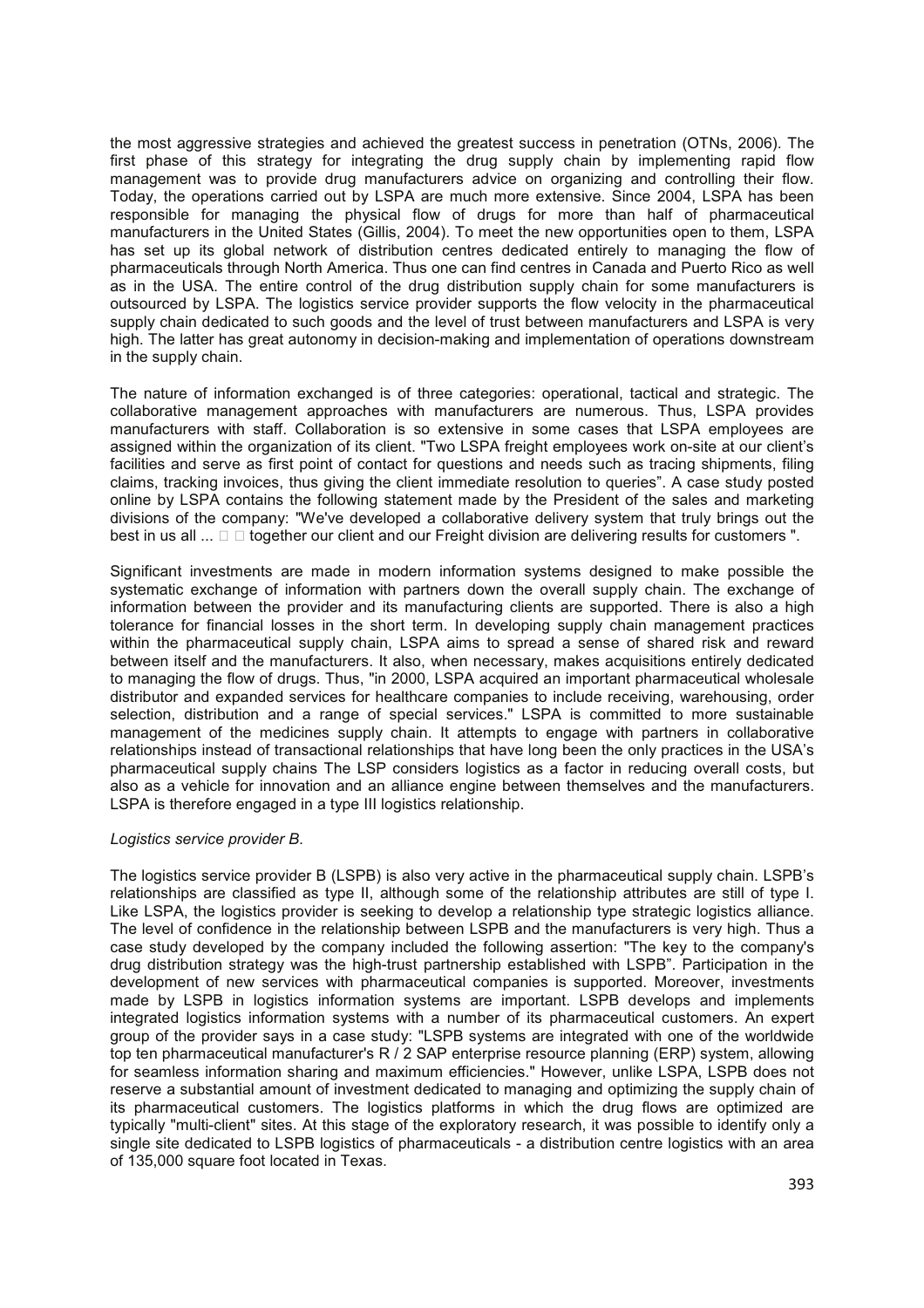# **Summary**

The above notes illustrate some of the collaborative practices used by wholesalers and LSPs in the pharmaceutical supply chain as identified during the project. As in all supply chains, collaboration, or indeed lack of it, can extend in both directions - up or down the chain. Further, it is apparent that different service providers have differing approaches one from another and even in the types of relationships that they form with their various suppliers / manufactures and customers.

Although the sample size of this project is relatively small, the findings did reveal some of the complexity of relationships within the industry. To summarize the results for analysis, those findings, in terms of the alliances and relationships formed by the companies, are summarised in figure 3. It should be noted that, for convenience of review, this table uses a somewhat simplified view of the relationships.

The possible significance of the findings in terms of supply chain sustainability is discussed in the conclusions below.

|                            | PSL in USA  |               | PSL in UK   |             | Wholesalers in USA |            | Wholesalers in UK |            |
|----------------------------|-------------|---------------|-------------|-------------|--------------------|------------|-------------------|------------|
|                            | <b>LSPA</b> | <b>LSPD</b>   | <b>LSPC</b> | <b>LSPD</b> | <b>WDA</b>         | <b>WDB</b> | <b>WDC</b>        | <b>WDD</b> |
| Type of logistics alliance | Type III    | Type $I / II$ | Type III    | Type I / II | Type I / II        | Type III   | Type II           | Type III   |

Figure 3: Types of alliances developed logistics by PSL and wholesale distributors studied in the United States and United Kingdom within the pharmaceutical supply chain

### **Conclusions.**

Government authorities of the United States and the UK are trying to reduce health care costs. The introduction of supply chain management practices in the pharmaceutical supply chain is a relatively recent innovation. Further, their use as a solution to reduce the cost of provision of drugs to patients has mainly been introduced following proposals from wholesale distributors and logistics service providers (Ouegnimaoua and Savage, 2006). This exploratory study aimed to examine the indications of this new trend, which is still emerging and evolving in the pharmaceutical supply chain. The various types of logistics alliances identified reflect the complexity that can exist within partnerships in the drug logistics chain. Interestingly, within the limited sample analysed, the overall "alliance profile / split" between wholesalers and LSPs was remarkably similar on both sides of the Atlantic. Content analysis, interviews, etc. revealed that the majority of the relationships appear to be (or to be moving towards) predominantly type II and III [as classified by Lambert et al. (1996)], or at least to have some type II features.

One must be careful not to ascribe any altruistic motives to the service providers; they are essentially driven by the "profit imperative". Nevertheless, any change which develops relationships and therefore the robustness and / or resilience of a supply chain can only improve its chances of long-term success. This, combined with the rhetoric of wholesale distributors and logistics service providers, clearly shows a possible route to ensure more sustainable management of pharmaceutical supply chains. The results suggest that logistics practitioners should abandon any "arm's length" transactional